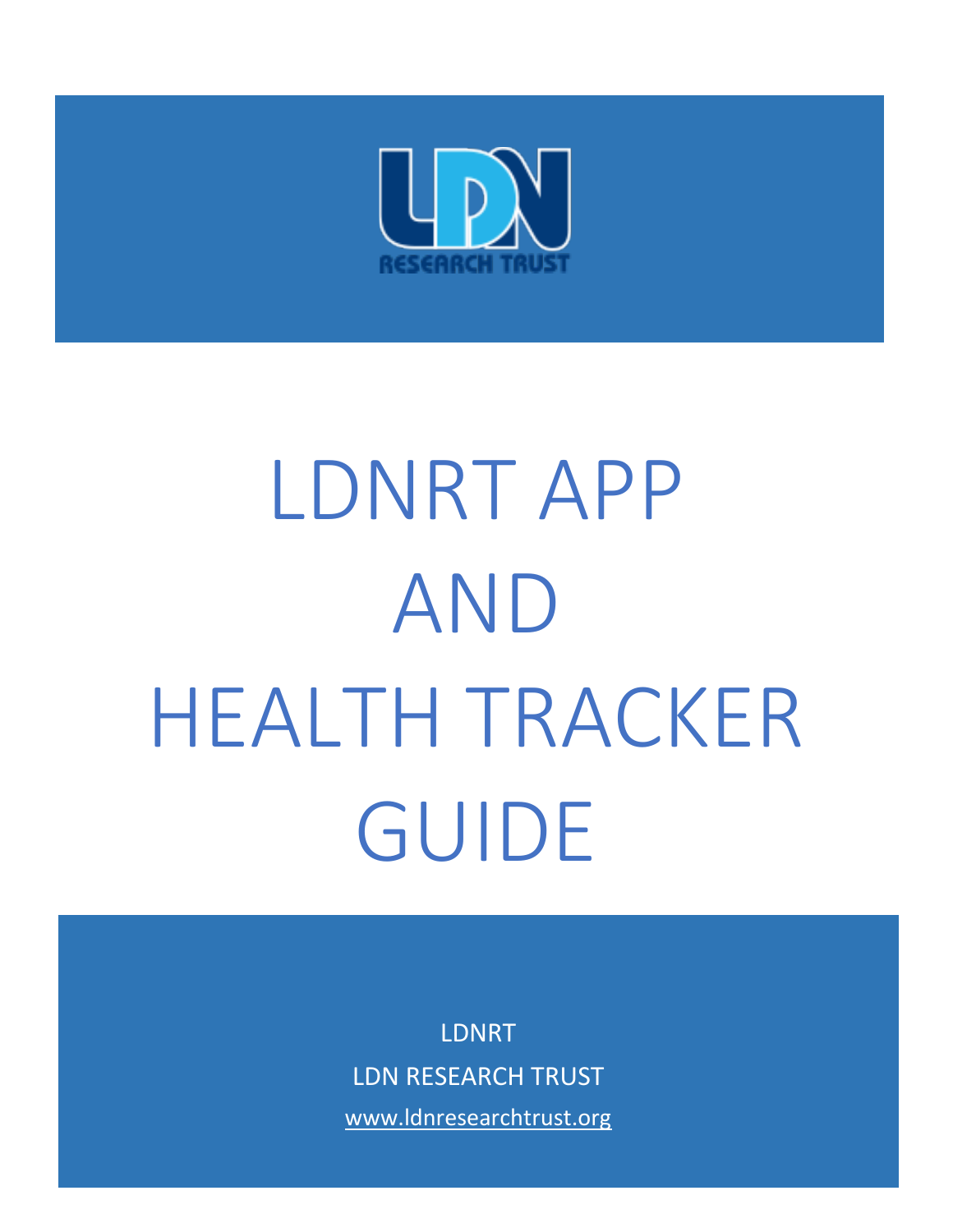# Table of Contents

<span id="page-1-0"></span>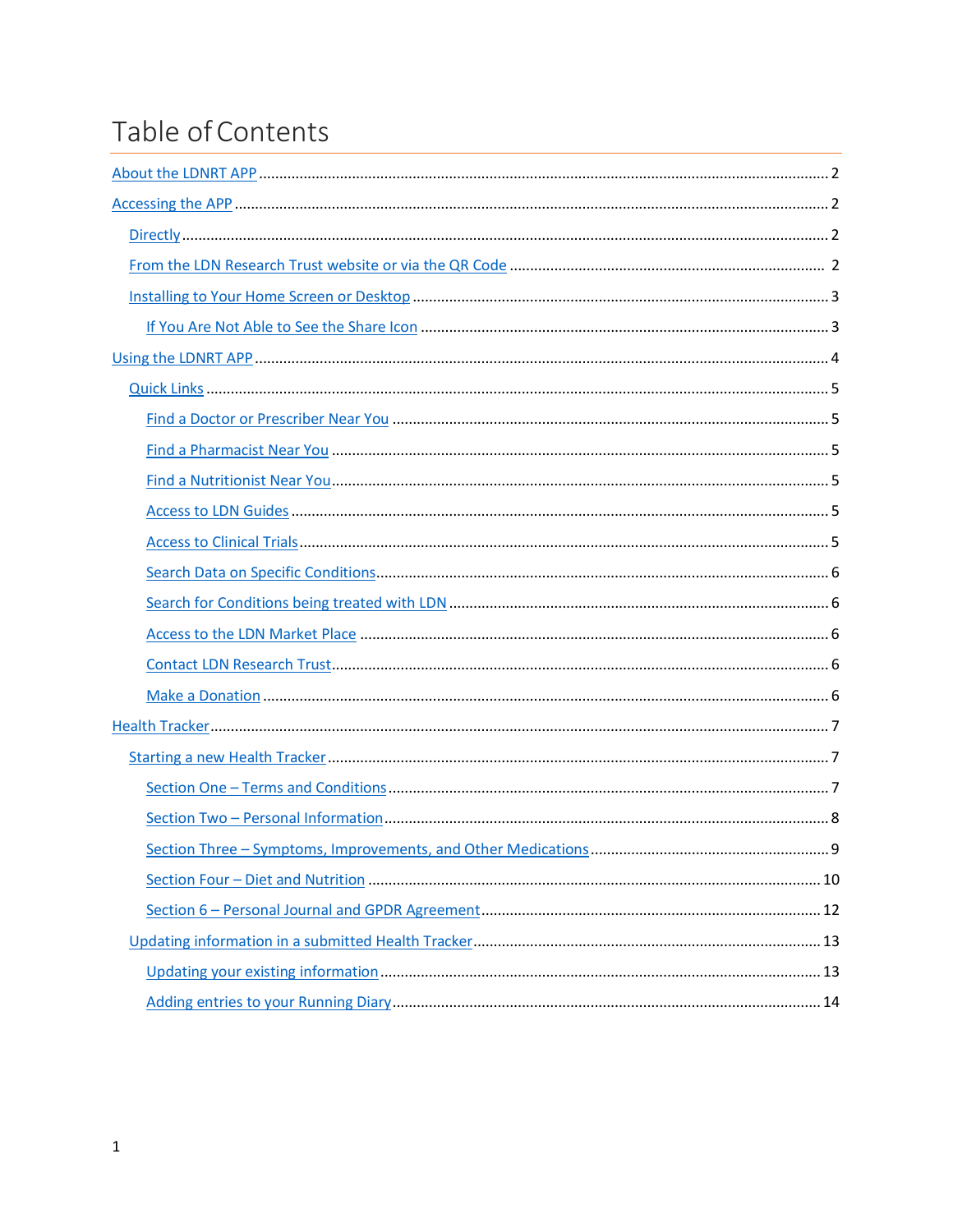# About the LDNRT APP

The LDN Research Trust Health Tracker App is a FREE, handy tool to help people with chronic conditions track their medical issues in one place while you are on the go!

All information is stored securely and compliantly, and identifiable data won't be shared with any third party. The patient is in control of their personalised data at all times.

The APP was developed to simplify navigating the website by providing links to the most commonly used pages. The app offers a Health Tracker that will allow LDN users to track all aspects of their health, from Medications – to Quality of Life, all aspects of LDN, keep a journal and more. Download PDFs which can be shared with medical professionals for monitoring purposes.

# <span id="page-2-0"></span>Accessing the APP

<span id="page-2-1"></span>**Directly** To download the [APP, click this link](https://form.ldnresearchtrust.org/app/221215784789972)

#### <span id="page-2-2"></span>From the LDN Research Trust website [Website Link](https://ldnresearchtrust.org/app-health-tracker)

QR Codes Scan the below code





A shortcut - will be added to your desktop or home screen if you elect to save the link. You should install it on your home screen or desktop for easy access.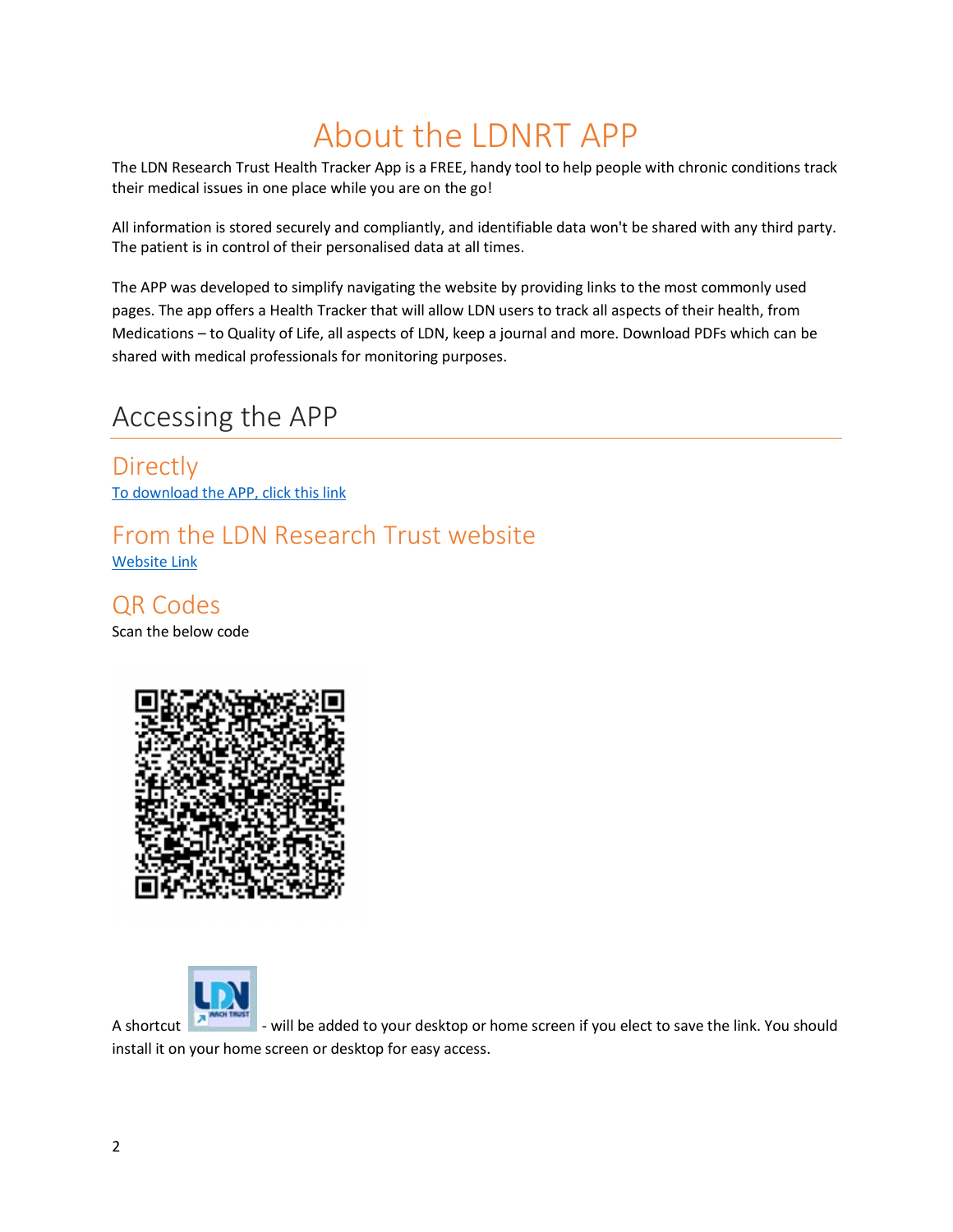## <span id="page-3-0"></span>Installing to Your Home Screen or Desktop

After clicking the link, you will see a popup asking if you want to save a shortcut to the APP to your home screen. The popup will look similar to the image below.

|    | Add LDNRT APP to your home screen?                                                               |  |
|----|--------------------------------------------------------------------------------------------------|--|
|    | Install this application on your Home screen for<br>quick and easy access when you're on the go. |  |
|    | Just Tap <sup>1</sup> [1] then "Add to home screen"                                              |  |
|    |                                                                                                  |  |
| l. |                                                                                                  |  |

The popup shows you a symbol of the icon to click to save it to your desktop. In most cases, the icon will be at the bottom of the screen, but with some mobile devices, it will be at the top next to the address bar.

NOTE: We have found that some iPhone users cannot see the icon. If you don't see the icon, it is most likely your popup blocker settings are preventing the "share" link from displaying. Follow the instructions in the ["If](#page-3-1)  [you are not able to see the share icon"](#page-3-1) section for instructions to temporarily turn off the popup blocker.

#### <span id="page-3-1"></span>If You Are Not Able to See the Share Icon

The share icon does not appear on some iPhones because the pop blocker is enabled. To correct this, you will need to disable the popup blocker temporarily.

#### *Turn Off Pop-Up Blocker in Safari on iPhone and iPad. Before turning off the popup blocker, exit the app and ensure it is closed.*

To disable Safari's pop-up blocker on your iPhone or iPad, open [the Settings app](about:blank) on your phone. Settings are where many of Safari's options are located.

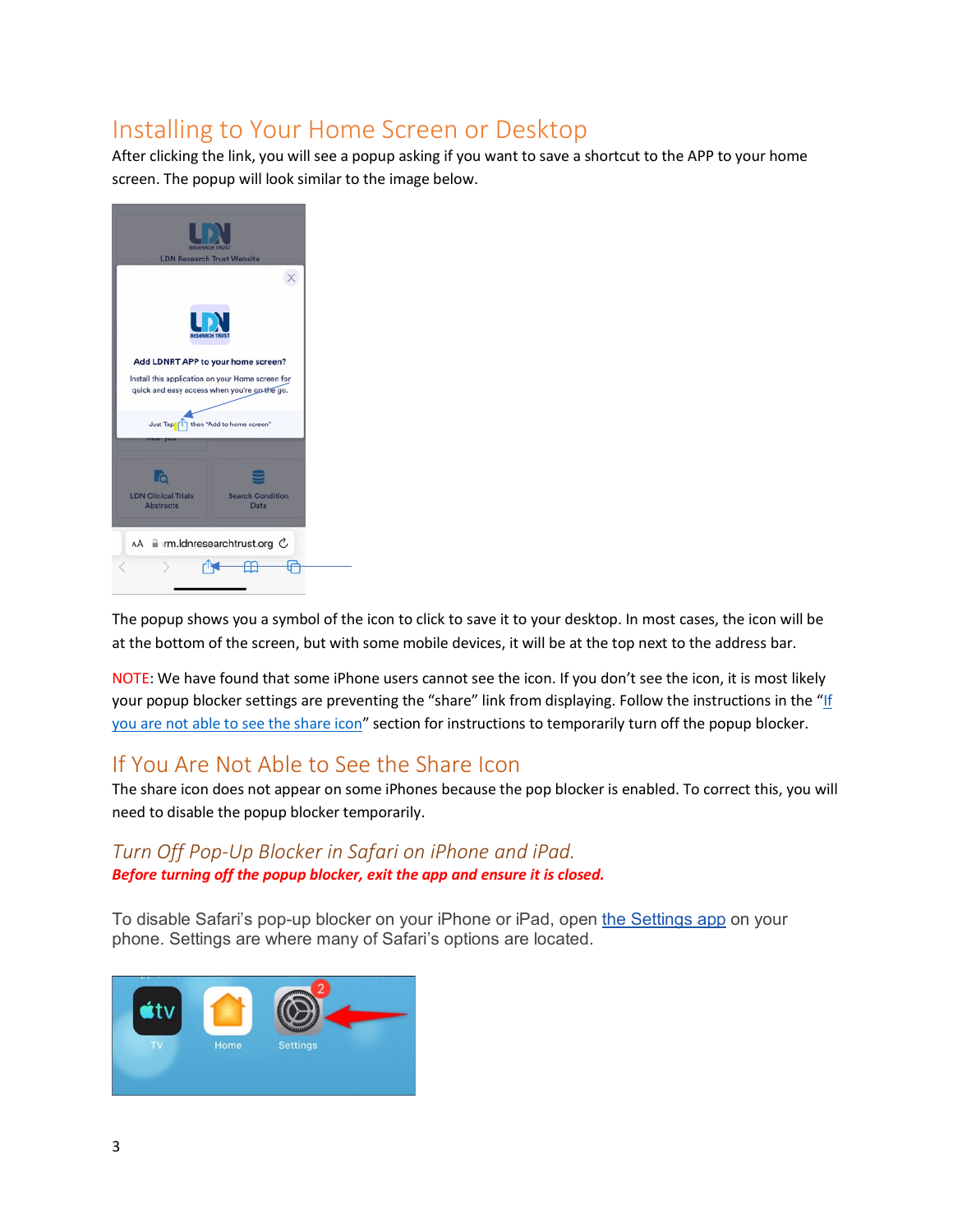On the Settings page, scroll down and tap "Safari."



On the "Safari" page that opens, you have various options to [configure for your web browser.](about:blank) At the bottom of the "General" section, toggle off the "Block Pop-Ups" option.

| <b>くSettings</b>                | Safari         |
|---------------------------------|----------------|
| <b>GENERAL</b>                  |                |
| AutoFill                        |                |
| <b>Frequently Visited Sites</b> |                |
| Favourites                      | Favourites >   |
| Open Links                      | In New Tab $>$ |
| Show Icons in Tabs              |                |
| <b>Block Pop-ups</b>            |                |

After turning off the pop-up blocker, click on the link to the app again, and the share link should appear.

**Tip:** To re-enable the built-in pop-up blocker, follow these steps and turn back on the "Block Pop-Ups" option.

# <span id="page-4-0"></span>Using the LDNRT APP

Once opened, you will see the below screens.

You can then easily use the app to navigate different areas of the LDNRT website through the quick links.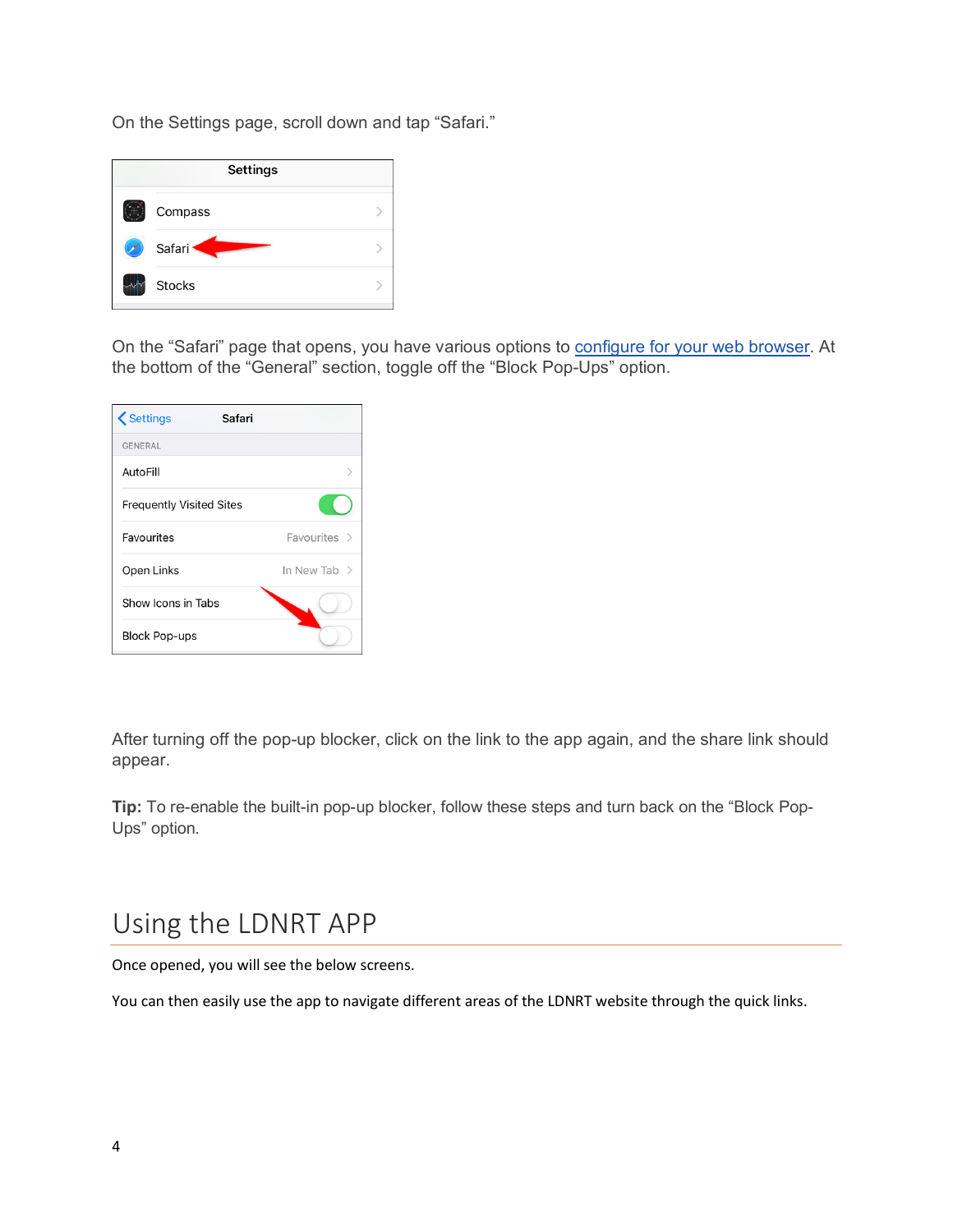# <span id="page-5-1"></span><span id="page-5-0"></span>Quick Links Find a Doctor or Prescriber Near You



Click on the **button to find an LDN** prescriber closest to you.

### <span id="page-5-2"></span>Find a Pharmacist Near You



## <span id="page-5-3"></span>Find a Nutritionist Near You



#### <span id="page-5-4"></span>Access to LDN Guides

E **LDN** Guides If you are looking for LDN guides, you can get to them by clicking  $\Box$ 

## <span id="page-5-5"></span>Access to Clinical Trials

To view the research and clinical trials, click the button  $\Box$  to go to the webpage providing the information.

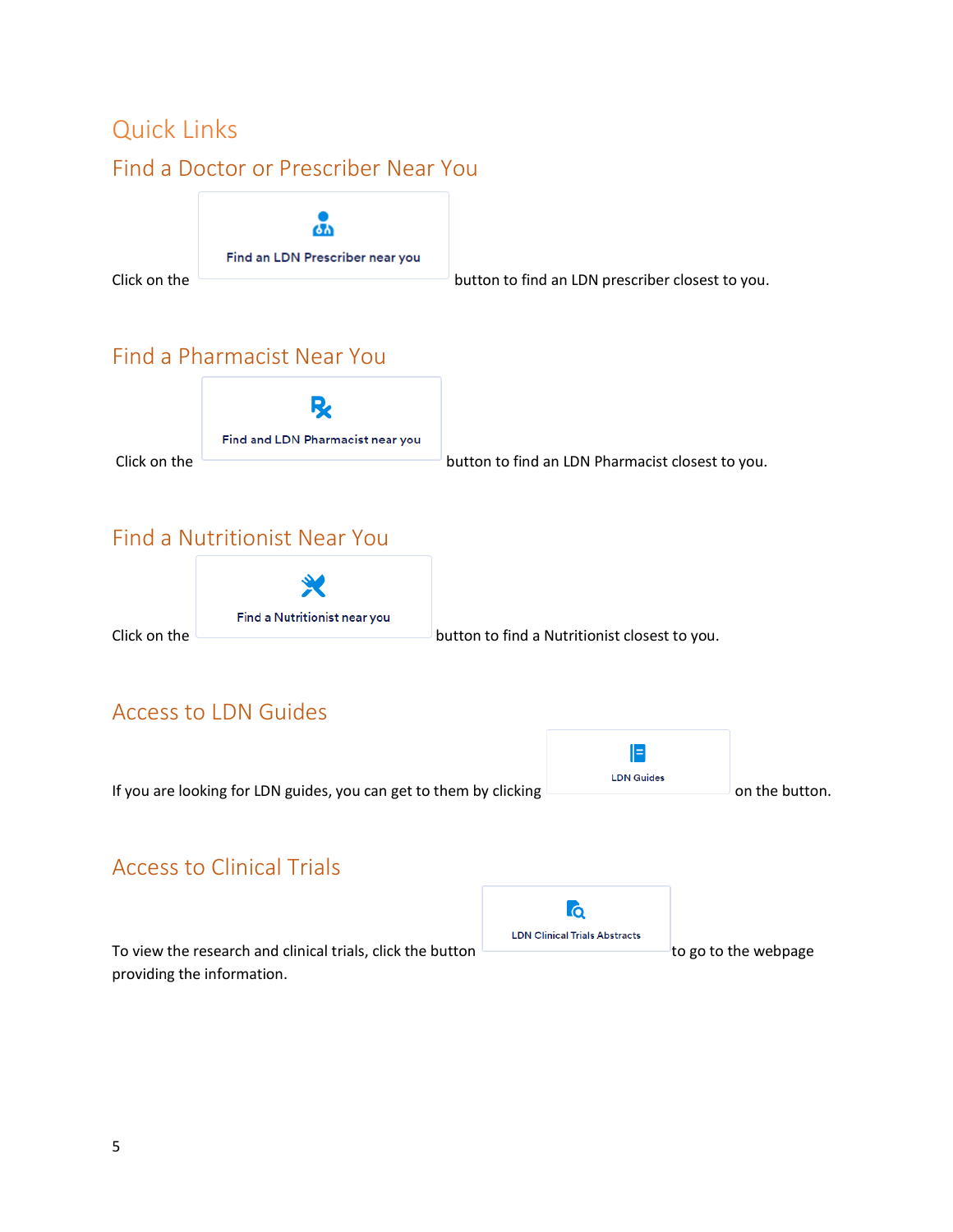#### <span id="page-6-0"></span>Search Data on Specific Conditions

To get information on specific conditions and using LDN, click the button  $\Box$ the webpage providing the information.

#### <span id="page-6-1"></span>Search for Conditions being treated with LDN

To get information specific to the conditions currently being treated with LDN, click

ö **Conditions Treated** 

the button to go to the LDNRT webpage quickly.

#### <span id="page-6-2"></span>Access to the LDN Market Place



#### <span id="page-6-3"></span>Contact LDN Research Trust

|                                                          | <b>AF</b>         |
|----------------------------------------------------------|-------------------|
|                                                          | <b>Contact Us</b> |
|                                                          |                   |
| Click the button to contact the LDN Research Trust team. |                   |

#### <span id="page-6-4"></span>Make a Donation

LDN Research Trust is a non-profit charity organization largely dependent on charitable donations, which are eligible for a tax write-off. If you like the work that LDNRT has done and want to donate, click the link under

#### **Donations**

The LDN Research Trust is a non-profit charity, which receives no funding. To ontinue to offer this App and Heath Tracker, donations would be appreciated.

Click or tap here to make a donation.

donation donation through the make a contribution through the make a contribution through the

LDNRT webpage. Your support is greatly appreciated and will allow us to continue our mission.

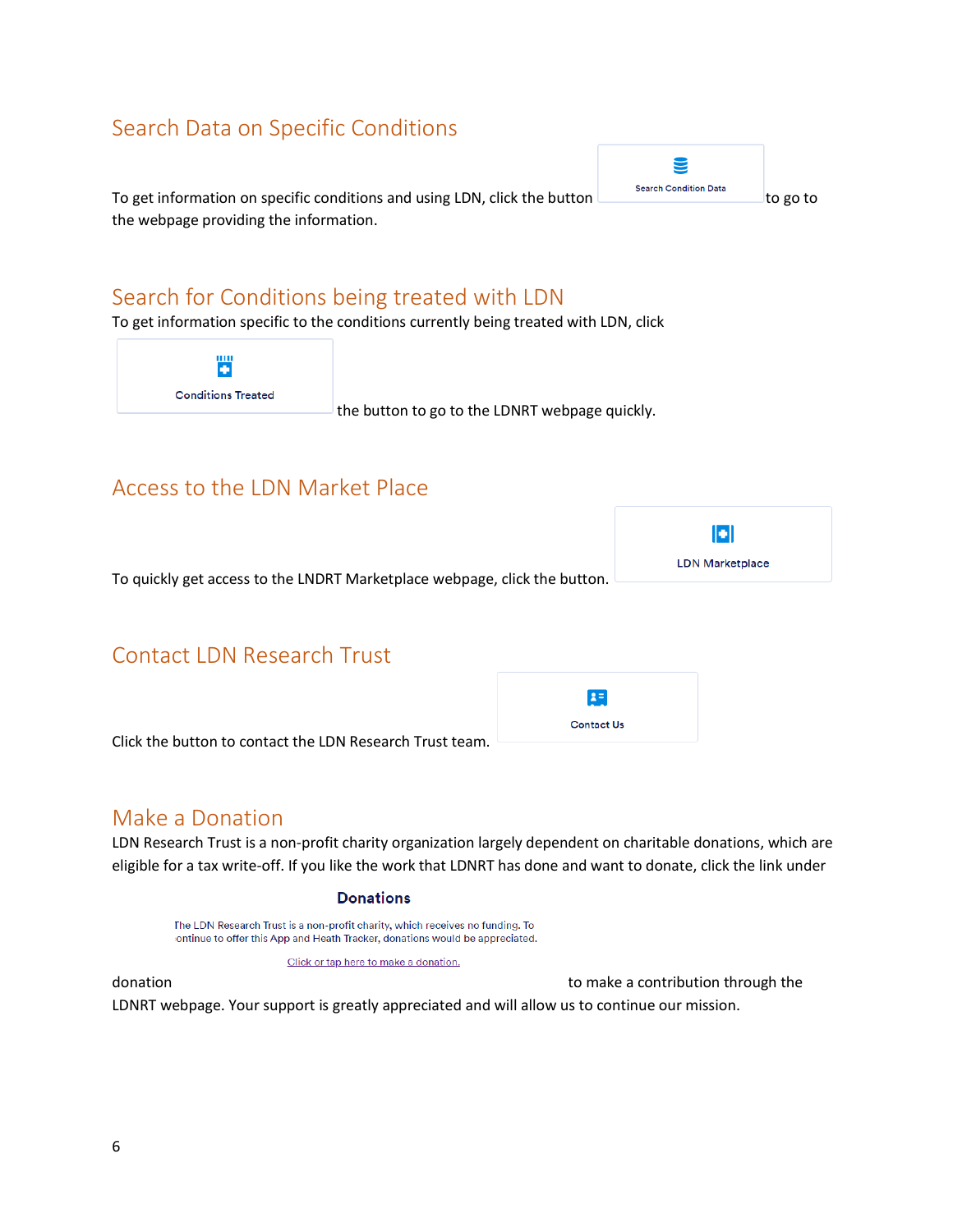# <span id="page-7-0"></span>Health Tracker

A health tracker is a form that will allow you to track information about your health and ask questions about your condition(s), when diagnosed, your current diet, medications, dosage, and more. The form will also allow you to keep a running diary to track the information you may forget when discussing it with your doctor. The information you enter is entirely safe and secure; only you can share it. Below are instructions on how to complete the form. Once submitted, you will immediately receive an email with a link to return to the form to update it as well as a PDF document with the information you entered.

<span id="page-7-1"></span>Starting a new Health Tracker

| <b>Health Tracker</b> |  |
|-----------------------|--|

From the LDNRT APP, click on the **button to launch the tracker. The Health** Tracker button on the APP will always start a new record. You cannot use the link in the APP to make updates and track your history. For tracking your history, you must use the link emailed to you upon completion.

## <span id="page-7-2"></span>Section One – Terms and Conditions

# **LDN Health Tracker Form**

By clicking this checkbox, you agree to the terms and conditions. Agree is required to use the App. You must scroll to the bottom of the agreement below before you can check the checkbox.

The New LDN Health Tracker App

End User Licence Agreement

PLEASE READ CAREFULLY BEFORE PROCEEDING.

This end-user licence agreement (EULA) is a legal agreement between you (Enduser or you) and LDN Research Trust, Registered Charity Number: 1106636, having their



In this section, you must **click the checkmark** to be able to continue. Before clicking the checkmark, you must **scroll to the end of the terms and conditions**.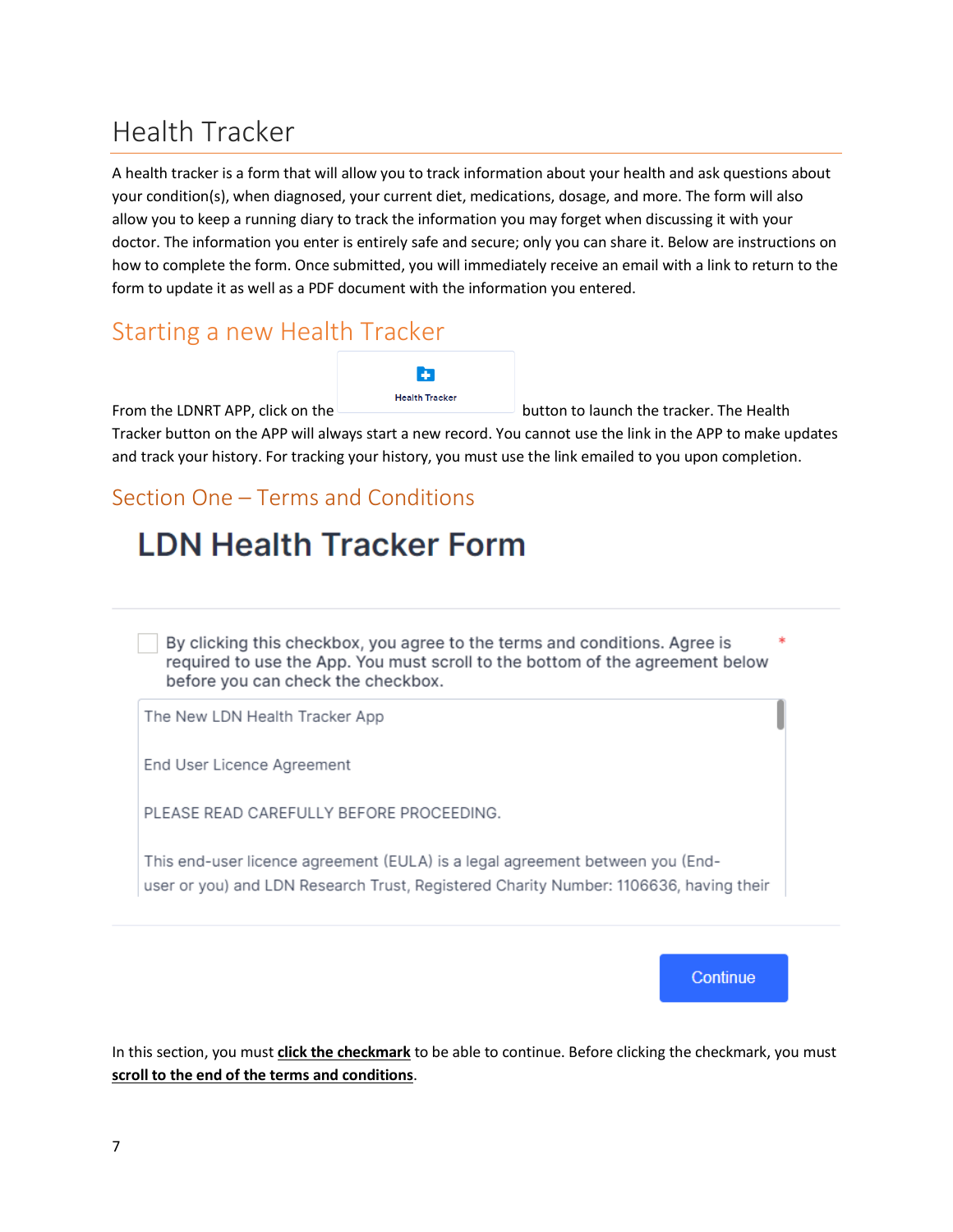| Name +                                            |            |                          |
|---------------------------------------------------|------------|--------------------------|
|                                                   |            |                          |
| First Steel                                       | Led Name   |                          |
| • также верх                                      |            |                          |
| Email Address +                                   | Date +     |                          |
|                                                   | 05-18-2022 | ÷                        |
|                                                   | Sale:      |                          |
| confirm your email                                |            |                          |
| exemplo@intample.com                              |            |                          |
|                                                   |            |                          |
| Age +                                             | Country *  |                          |
|                                                   |            | $\overline{\phantom{a}}$ |
|                                                   |            |                          |
| Gender +                                          | Height *   |                          |
| O Male                                            |            |                          |
| C Fertain                                         |            |                          |
| Gender Neutral                                    |            |                          |
|                                                   |            |                          |
|                                                   |            |                          |
| Condition/s and Diagnosis Date/s +                |            |                          |
|                                                   |            |                          |
| Type new                                          |            |                          |
|                                                   |            |                          |
|                                                   |            |                          |
|                                                   |            |                          |
|                                                   |            |                          |
| What symptoms did you have before starting LDN? + |            |                          |
|                                                   |            |                          |
| Type new                                          |            |                          |
|                                                   |            |                          |
|                                                   |            |                          |
|                                                   |            | h,                       |
|                                                   |            |                          |
|                                                   |            |                          |
|                                                   |            |                          |
| Are you taking LDN? +<br>Rick Started             |            |                          |
| O Yet                                             |            |                          |

# <span id="page-8-0"></span>Section Two – Personal Information

In this section, you must enter the information for every box with a red \*, which is every field. If you fail to answer any of the questions, you will get a red box around the question and an error message instructing you that you failed to answer a required field. Once all questions are answered, click the next button. Follow all instructions with each question.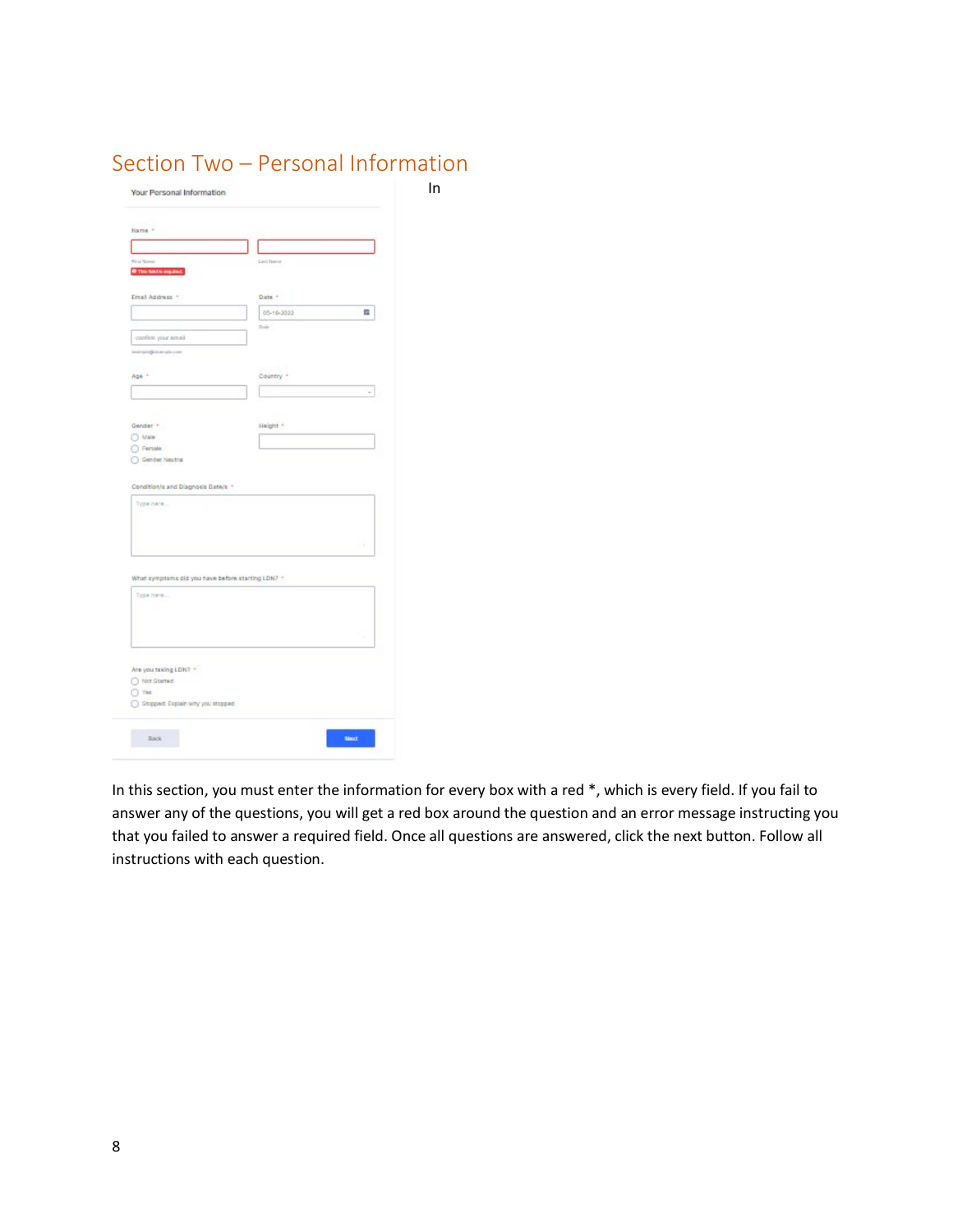## <span id="page-9-0"></span>Section Three – Symptoms, Improvements, and Other Medications

| Have you completed this section before? +<br>The and my distalls are still the same and have not changed<br>We but I need to update some information<br>hio, I have never filled this form out before.<br>How long before you noticed any improvements taking LDN7 *<br>$O$ 1-6 days<br>$O$ 1-2 weeks<br>$O3-4$ unnits<br>Over a month<br>Other: Provide details<br>Please type another option here<br>Type new<br>) Yes<br>h(n)<br>What symptoms do you currently have? +<br>Type new<br>Please Select<br>$\sim$<br>How many prescription medications do you take now? *<br>Please Select<br>$\omega$ | Symptoms, Improvement and Other Medications |  |
|--------------------------------------------------------------------------------------------------------------------------------------------------------------------------------------------------------------------------------------------------------------------------------------------------------------------------------------------------------------------------------------------------------------------------------------------------------------------------------------------------------------------------------------------------------------------------------------------------------|---------------------------------------------|--|
|                                                                                                                                                                                                                                                                                                                                                                                                                                                                                                                                                                                                        |                                             |  |
|                                                                                                                                                                                                                                                                                                                                                                                                                                                                                                                                                                                                        |                                             |  |
|                                                                                                                                                                                                                                                                                                                                                                                                                                                                                                                                                                                                        |                                             |  |
|                                                                                                                                                                                                                                                                                                                                                                                                                                                                                                                                                                                                        |                                             |  |
|                                                                                                                                                                                                                                                                                                                                                                                                                                                                                                                                                                                                        |                                             |  |
|                                                                                                                                                                                                                                                                                                                                                                                                                                                                                                                                                                                                        |                                             |  |
|                                                                                                                                                                                                                                                                                                                                                                                                                                                                                                                                                                                                        |                                             |  |
|                                                                                                                                                                                                                                                                                                                                                                                                                                                                                                                                                                                                        |                                             |  |
|                                                                                                                                                                                                                                                                                                                                                                                                                                                                                                                                                                                                        |                                             |  |
|                                                                                                                                                                                                                                                                                                                                                                                                                                                                                                                                                                                                        |                                             |  |
|                                                                                                                                                                                                                                                                                                                                                                                                                                                                                                                                                                                                        |                                             |  |
| @ THILBATIS HIGHING.<br>Unexpected benefits of taking LDN *<br>better cleap                                                                                                                                                                                                                                                                                                                                                                                                                                                                                                                            |                                             |  |
|                                                                                                                                                                                                                                                                                                                                                                                                                                                                                                                                                                                                        |                                             |  |
|                                                                                                                                                                                                                                                                                                                                                                                                                                                                                                                                                                                                        |                                             |  |
| Improved mood<br>overall sense of well-being<br>better energy<br>I less pain<br>Other: List any other benefits<br>What other therapies were used in conjunction with LDN7 +<br>How many prescription medications did you take before LDN? +                                                                                                                                                                                                                                                                                                                                                            |                                             |  |
|                                                                                                                                                                                                                                                                                                                                                                                                                                                                                                                                                                                                        |                                             |  |
|                                                                                                                                                                                                                                                                                                                                                                                                                                                                                                                                                                                                        |                                             |  |
|                                                                                                                                                                                                                                                                                                                                                                                                                                                                                                                                                                                                        |                                             |  |
|                                                                                                                                                                                                                                                                                                                                                                                                                                                                                                                                                                                                        |                                             |  |
|                                                                                                                                                                                                                                                                                                                                                                                                                                                                                                                                                                                                        |                                             |  |
|                                                                                                                                                                                                                                                                                                                                                                                                                                                                                                                                                                                                        |                                             |  |
|                                                                                                                                                                                                                                                                                                                                                                                                                                                                                                                                                                                                        |                                             |  |
| Have you been taking LDN for at least 6 months? +                                                                                                                                                                                                                                                                                                                                                                                                                                                                                                                                                      |                                             |  |
|                                                                                                                                                                                                                                                                                                                                                                                                                                                                                                                                                                                                        |                                             |  |
|                                                                                                                                                                                                                                                                                                                                                                                                                                                                                                                                                                                                        |                                             |  |
|                                                                                                                                                                                                                                                                                                                                                                                                                                                                                                                                                                                                        |                                             |  |
|                                                                                                                                                                                                                                                                                                                                                                                                                                                                                                                                                                                                        |                                             |  |
|                                                                                                                                                                                                                                                                                                                                                                                                                                                                                                                                                                                                        |                                             |  |
|                                                                                                                                                                                                                                                                                                                                                                                                                                                                                                                                                                                                        |                                             |  |
|                                                                                                                                                                                                                                                                                                                                                                                                                                                                                                                                                                                                        |                                             |  |
|                                                                                                                                                                                                                                                                                                                                                                                                                                                                                                                                                                                                        |                                             |  |
|                                                                                                                                                                                                                                                                                                                                                                                                                                                                                                                                                                                                        |                                             |  |
|                                                                                                                                                                                                                                                                                                                                                                                                                                                                                                                                                                                                        |                                             |  |
|                                                                                                                                                                                                                                                                                                                                                                                                                                                                                                                                                                                                        |                                             |  |
|                                                                                                                                                                                                                                                                                                                                                                                                                                                                                                                                                                                                        |                                             |  |
|                                                                                                                                                                                                                                                                                                                                                                                                                                                                                                                                                                                                        |                                             |  |
|                                                                                                                                                                                                                                                                                                                                                                                                                                                                                                                                                                                                        |                                             |  |
|                                                                                                                                                                                                                                                                                                                                                                                                                                                                                                                                                                                                        |                                             |  |
|                                                                                                                                                                                                                                                                                                                                                                                                                                                                                                                                                                                                        |                                             |  |
|                                                                                                                                                                                                                                                                                                                                                                                                                                                                                                                                                                                                        |                                             |  |
|                                                                                                                                                                                                                                                                                                                                                                                                                                                                                                                                                                                                        |                                             |  |
|                                                                                                                                                                                                                                                                                                                                                                                                                                                                                                                                                                                                        |                                             |  |
|                                                                                                                                                                                                                                                                                                                                                                                                                                                                                                                                                                                                        |                                             |  |
|                                                                                                                                                                                                                                                                                                                                                                                                                                                                                                                                                                                                        |                                             |  |
|                                                                                                                                                                                                                                                                                                                                                                                                                                                                                                                                                                                                        |                                             |  |
| Maxt<br>Rack                                                                                                                                                                                                                                                                                                                                                                                                                                                                                                                                                                                           |                                             |  |
|                                                                                                                                                                                                                                                                                                                                                                                                                                                                                                                                                                                                        |                                             |  |

As with the previous section, fill in all required information and click the next button. Follow all instructions with each question.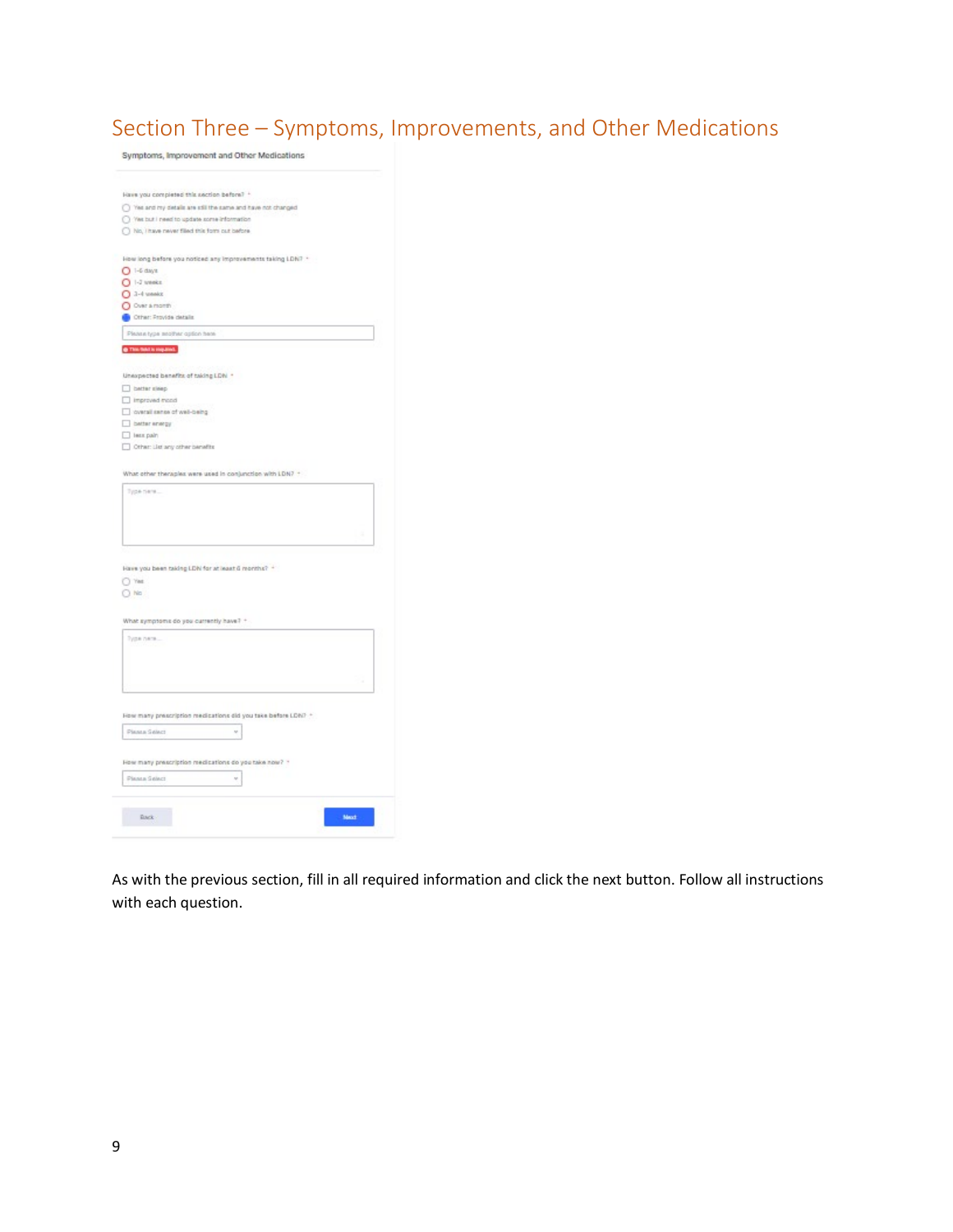#### <span id="page-10-0"></span>Section Four – Diet and Nutrition



Answer all questions and click Next. Follow all instructions with each question.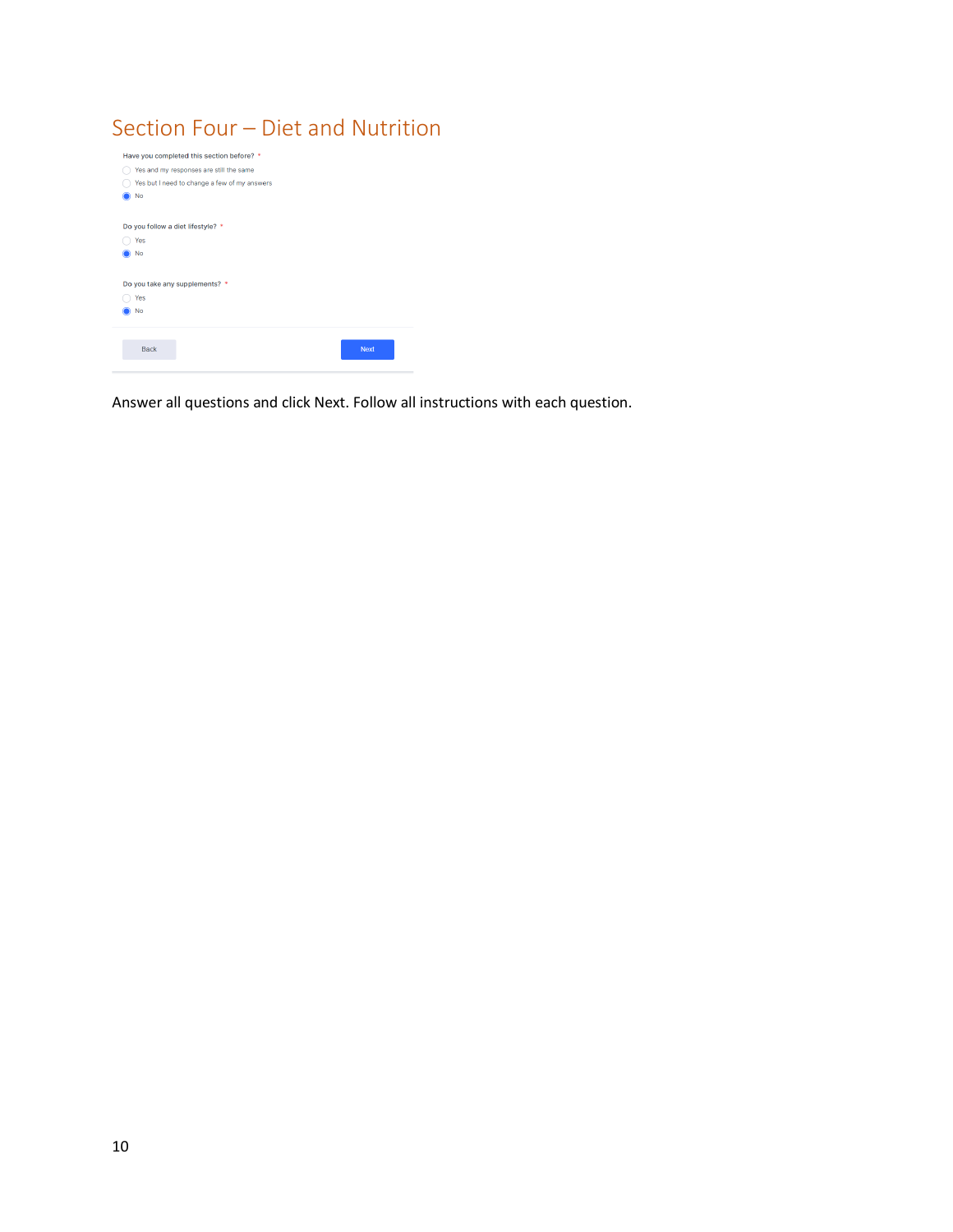#### Section 5 – Review Form

Complete each section and click next. Be sure to follow the instructions with each question.

| The following questions are for you to rate your levels before you started taking<br>LDN. Please rate the levels with I being extremely low, or almost non-existing and 10<br>being extremely high or intolerable, or any level in between. * |                                                         |
|-----------------------------------------------------------------------------------------------------------------------------------------------------------------------------------------------------------------------------------------------|---------------------------------------------------------|
|                                                                                                                                                                                                                                               | <b>Bate from 11x 10</b>                                 |
| How mes your Physical Paint Leoni                                                                                                                                                                                                             | ù                                                       |
| How mes your Physical Faligues Level                                                                                                                                                                                                          | $\vee$                                                  |
| ar 10m innen ing fat and nell-parent<br>Mas yo                                                                                                                                                                                                | $\ddot{ }$                                              |
| of severa para attrive for ex-<br>sale with him<br>H.<br>÷.                                                                                                                                                                                   | $\sim$                                                  |
| Did your Physical Environment meet your needs.                                                                                                                                                                                                | $\sim$                                                  |
| Missing possible by Firth site of y                                                                                                                                                                                                           | $\sim$                                                  |
| Here many must blu get information from your boothwares in                                                                                                                                                                                    | ü                                                       |
| Hear leady stat you had about hear good constitues of buils. I'm projety you a                                                                                                                                                                | $\sim$                                                  |
|                                                                                                                                                                                                                                               |                                                         |
|                                                                                                                                                                                                                                               |                                                         |
| What is your weight *                                                                                                                                                                                                                         | What exercise did you do last month .                   |
|                                                                                                                                                                                                                                               |                                                         |
| <b>Electric Scooter</b><br>Walking Frame                                                                                                                                                                                                      |                                                         |
| Rollator<br>ı<br>Holet<br>None<br>How many prescription reedications did<br>you take last month?                                                                                                                                              | What symptoms do you currently have?                    |
| Please Select<br>$\ddot{\phantom{0}}$                                                                                                                                                                                                         |                                                         |
|                                                                                                                                                                                                                                               |                                                         |
|                                                                                                                                                                                                                                               |                                                         |
|                                                                                                                                                                                                                                               |                                                         |
|                                                                                                                                                                                                                                               |                                                         |
|                                                                                                                                                                                                                                               |                                                         |
|                                                                                                                                                                                                                                               |                                                         |
| 3 <sup>2</sup>                                                                                                                                                                                                                                |                                                         |
| $-4.5mg$                                                                                                                                                                                                                                      |                                                         |
| Other: Enter Dosa                                                                                                                                                                                                                             |                                                         |
| What does of LDN are you currently taking? +<br>$O.05 \text{ ms}$<br>$O$ 1mg<br>0.15mg<br>O2ra<br>Approximately how many days a week<br>do you generally get dressed? +                                                                       | Approximately how many days a week<br>dio you go out? + |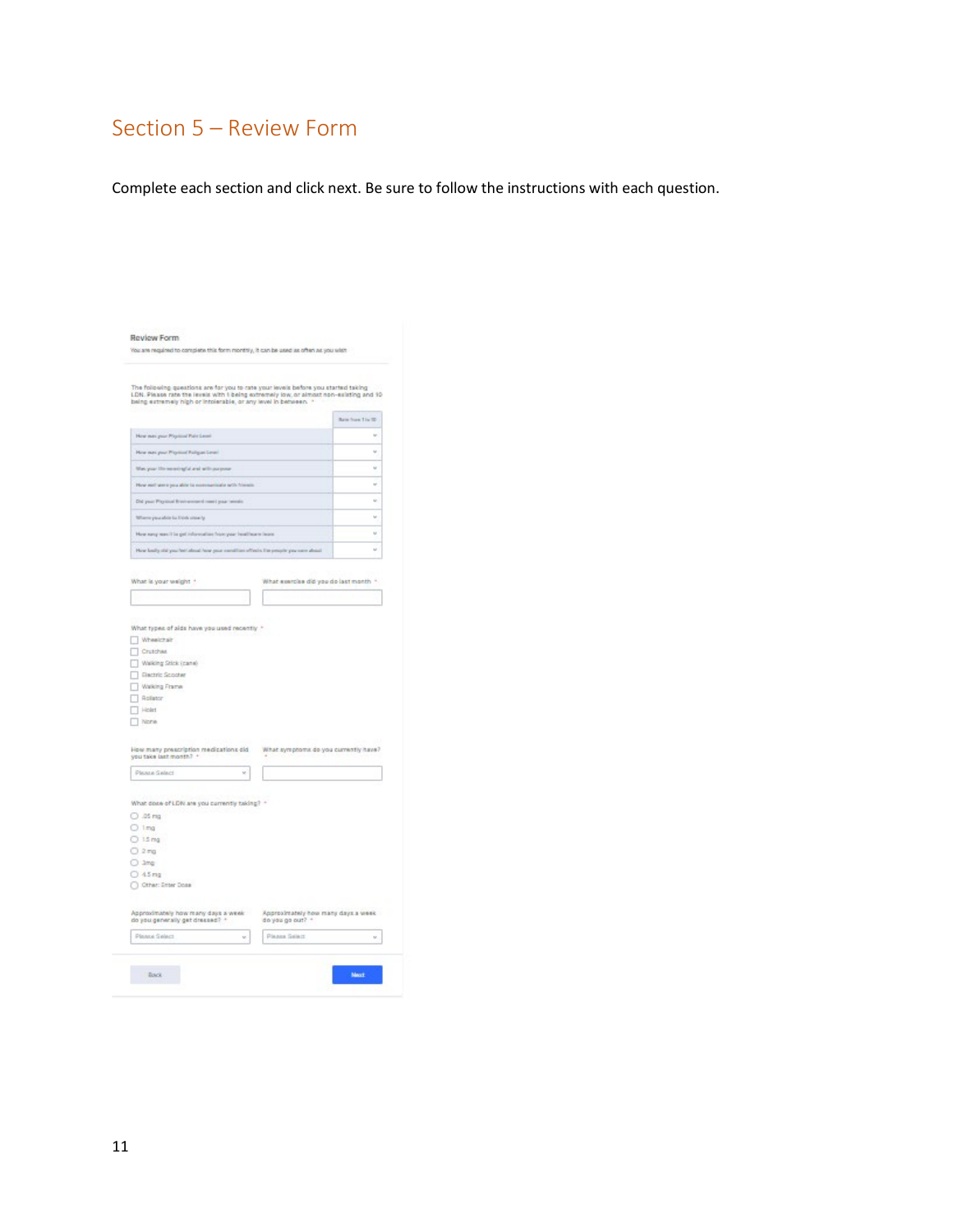#### <span id="page-12-0"></span>Section 6 – Personal Journal and GPDR Agreement

Personal Journal - Start each new entry with the current date to better track when your entries are made.

5/18/2022 - This is the start of my journal

You can choose to make entries as often as you like to track your health. Start each entry with the current date to better track the dates you made the entry.

Before clicking submit or save you can review or change your

information, using the back buttons. After making edits, use the next buttons to get back to the submit button.

Submit this form if you are are finished with all your edits and appenditures.

After submitting this form, a copy will be sent to the email address you provided in the personal information section, which you can then share with your doctor or pharmacist for them to monitor you if you choose. You will also receive a link at the end of the email that will allow you to return to this form to make updates and continue your journal.

Thank you for using our LDN Health Tracker App, we are confident it will be of great value to you and those monitoring you.

Please visit our website www.Idnresearchtrust.org for all our LDN information.

ODPR Agreement - I consent to this website storing my submitted information so that LDNRT can respond to me. \*

**Back** 

**Submit** 

When entering information in the personal journal, start each entry with a date to ensure proper tracking of each entry. After creating your journal, click the GPDR checkbox to agree, then click submit. You should click on the link for the GPDR Agreement to read the agreement before clicking the checkbox and submitting it.

Once submitted, you will receive an email with a PDF document listing all your entries and a link that will allow you to return to the form to make updates to your journal or information.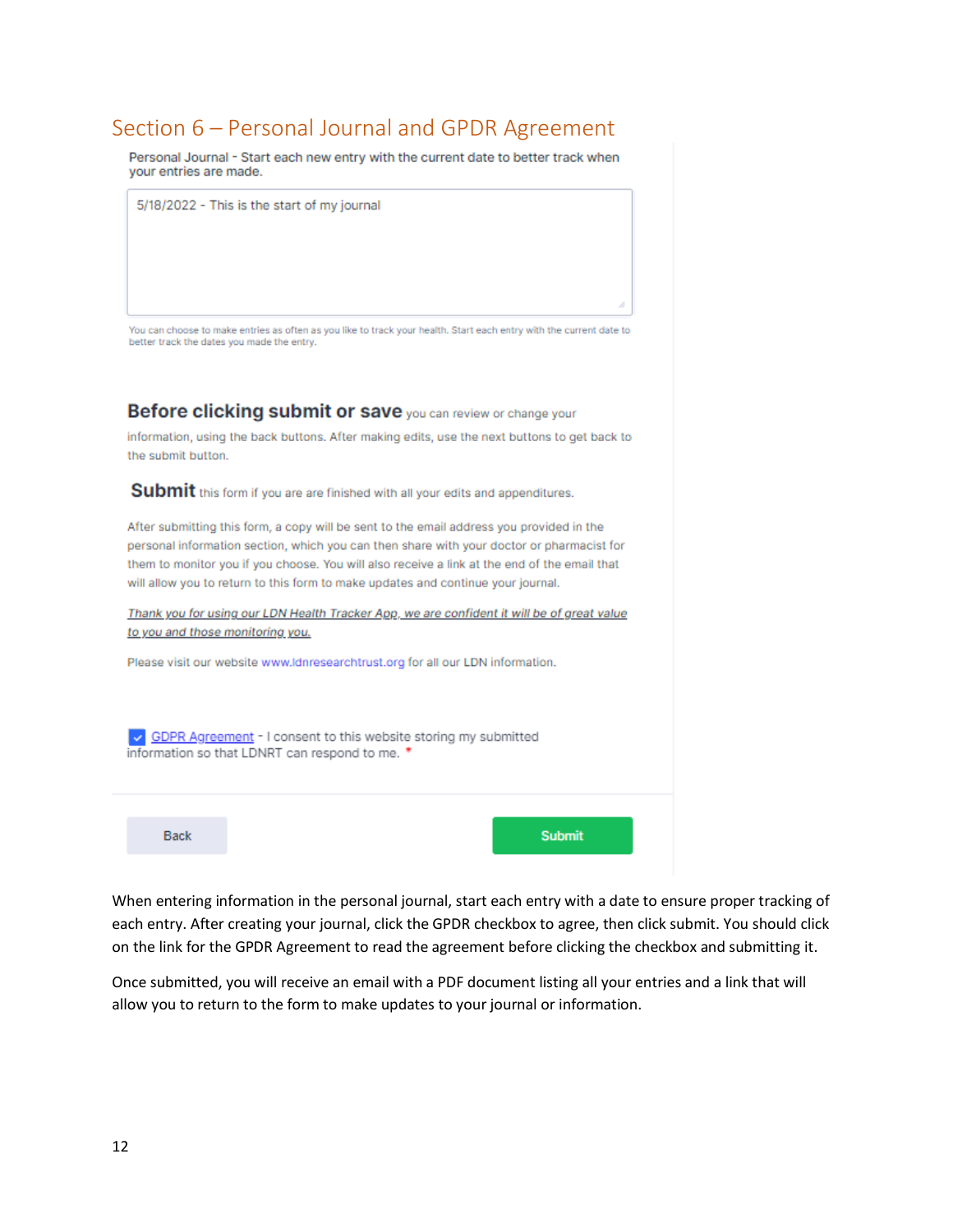## <span id="page-13-0"></span>Updating information in a submitted Health Tracker

After submitting the Health Tracker Form, you will receive an email with a pdf attachment showing the information you have entered or updated. In the text of the email, there will also be a link that you will need to use to make updates or to continue updating your running diary.

*YOU MUST USE THAT LINK TO VIEW YOUR HISTORY, UPDATE YOUR INFORMATION, OR ADD* 

*ENTRIES TO YOUR DIARY*. After clicking on the link, it is recommended that you save it to your favorites in your browser or on your mobile device.

#### <span id="page-13-1"></span>Updating your existing information

You will have an email from LDN Research Trust with the following text in the body and an attachment.



Attached is a PDF file with all the information you have entered in the LDN Health Tracker Form. Keep this file for your records as you can print it later to present to your health professional or send a copy of the pdf directly to them.

Click this link, **Edit Submission**, if you want to return to this form to continue updating your journal. After each update, you will receive a new PDF file with your updated information.

Save the link to your favorite places in your web browser to continue making edits anytime you need to access the form. You can only use this link to make edits and continued log entries that will keep a history.

Click on the link that says edit submission, and you will be taken back to your completed form.

Click Continue to the Terms and Conditions page, which should still be checked. If it is not checked, scroll to the end, click the checkbox again, and then click continue.

On the Personal information page, there is a new question that you must select.

Do you need to make updates to existing information or just updating your journal?

- ◯ Updates to existing information only
- Updates to Journal only
- ◯ Updates to both existing information and Journal

If you want to update existing information without updating the journal, click on the first selection.